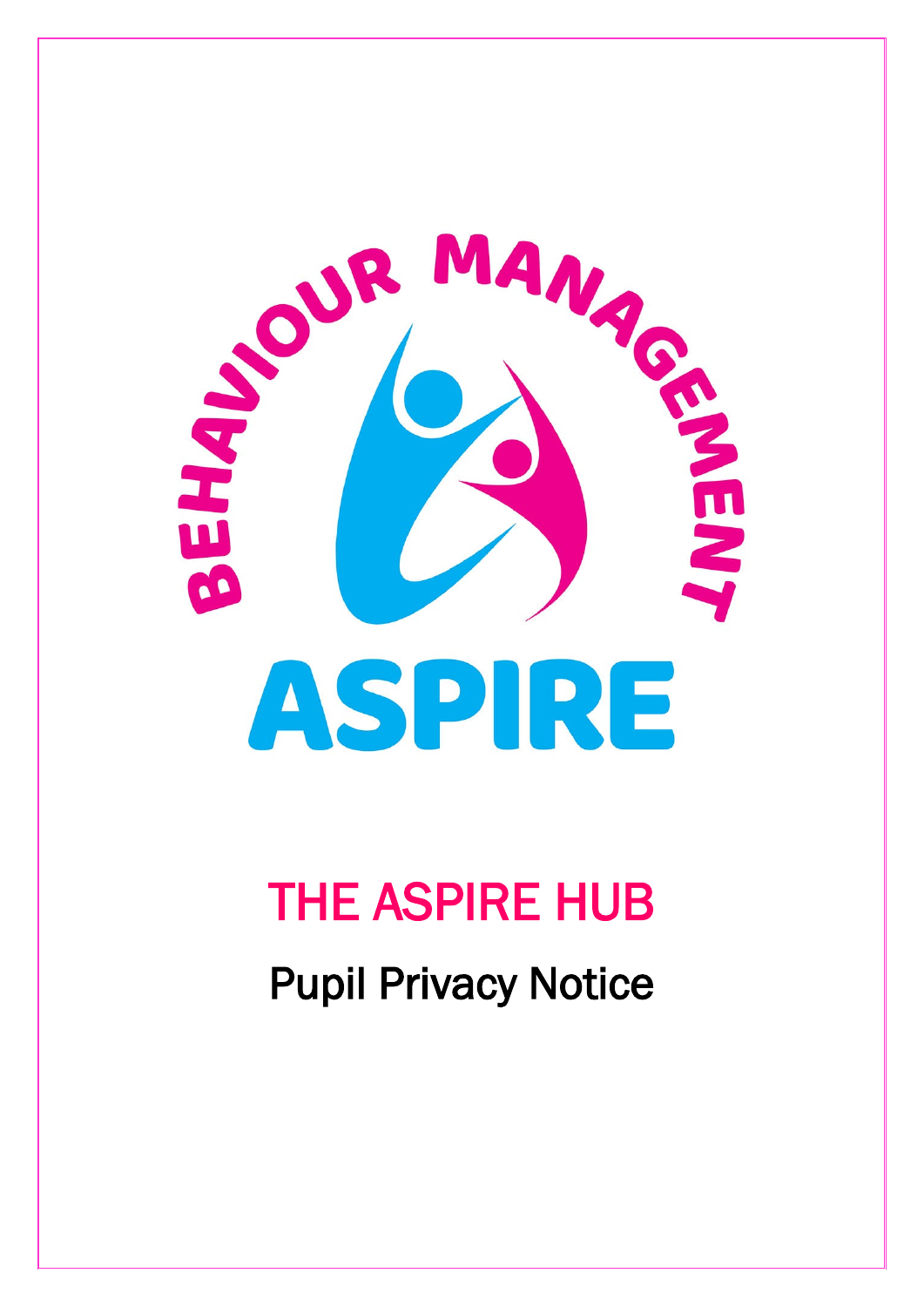# **Privacy Notice (How we use pupil information)**

### **The categories of pupil information that we collect, hold and share include:**

- Personal information (such as name and address)
- Characteristics (such as ethnicity, language, nationality, country of birth and free school meal eligibility)
- Attendance information (such as sessions attended, number of absences and absence reasons)
- Assessment information
- Medical conditions
- Special Educational Needs and Disability
- Behaviour
- **Exclusions**

#### **Why we collect and use this information**

We use the pupil data:

- To support pupil learning
- To monitor and report on pupil progress
- To provide appropriate pastoral care
- To assess the quality of our services
- To comply with the law regarding data sharing
- To safeguard pupils

#### **The lawful basis on which we use this information**

On the 25th May 2018 the Data Protection Act 1998 will be replaced by the General Data Protection Regulation (GDPR). The condition for processing under the GDPR will be:

#### Article 6

- 1. Processing shall be lawful only if and to the extent that at least one of the following applies:
- (c) Processing is necessary for compliance with a legal obligation to which the controller is subject;

#### Article 9

- 1. Processing of personal data revealing racial or ethnic origin, political opinions, religious or philosophical beliefs, or trade union membership, and the processing of genetic data, biometric data for the purpose of uniquely identifying a natural person, data concerning health or data concerning a natural person's sex life or sexual orientation shall be prohibited.
- 2. Paragraph 1 shall not apply if one of the following applies:
- (j) Processing is necessary for archiving purposes in the public interest, scientific or historical research purposes or statistical purposes in accordance with Article 89(1) based on Union or Member State law which shall be proportionate to the aim pursued, respect the essence of the right to data protection and provide for suitable and specific measures to safeguard the fundamental rights and the interests of the data subject.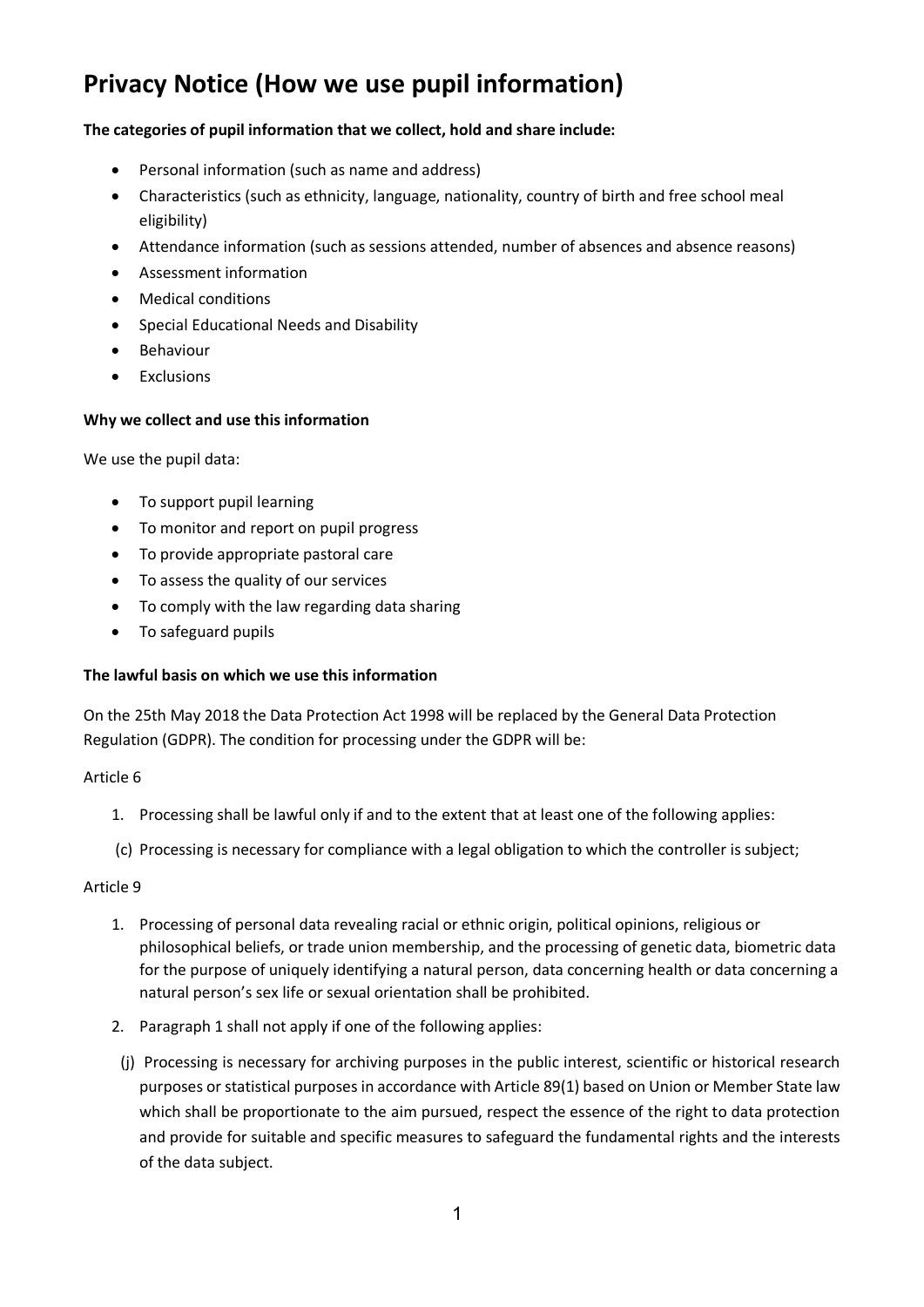The Education (Information about Individual Pupils) (England) Regulations 2013 - Regulation 5 'Provision of information by non-maintained special schools and Academies to the Secretary of State' states 'Within fourteen days of receiving a request from the Secretary of State, the proprietor of a non-maintained special school or an Academy (shall provide to the Secretary of State such of the information referred to in Schedule 1 and (where the request stipulates) in respect of such categories of pupils, or former pupils, as is so requested.'

The Education Act 1996 - Section 537A – states that we provide individual pupil information as the relevant body such as the Department for Education.

Children's Act 1989 – Section 83 – places a duty on the Secretary of State or others to conduct research.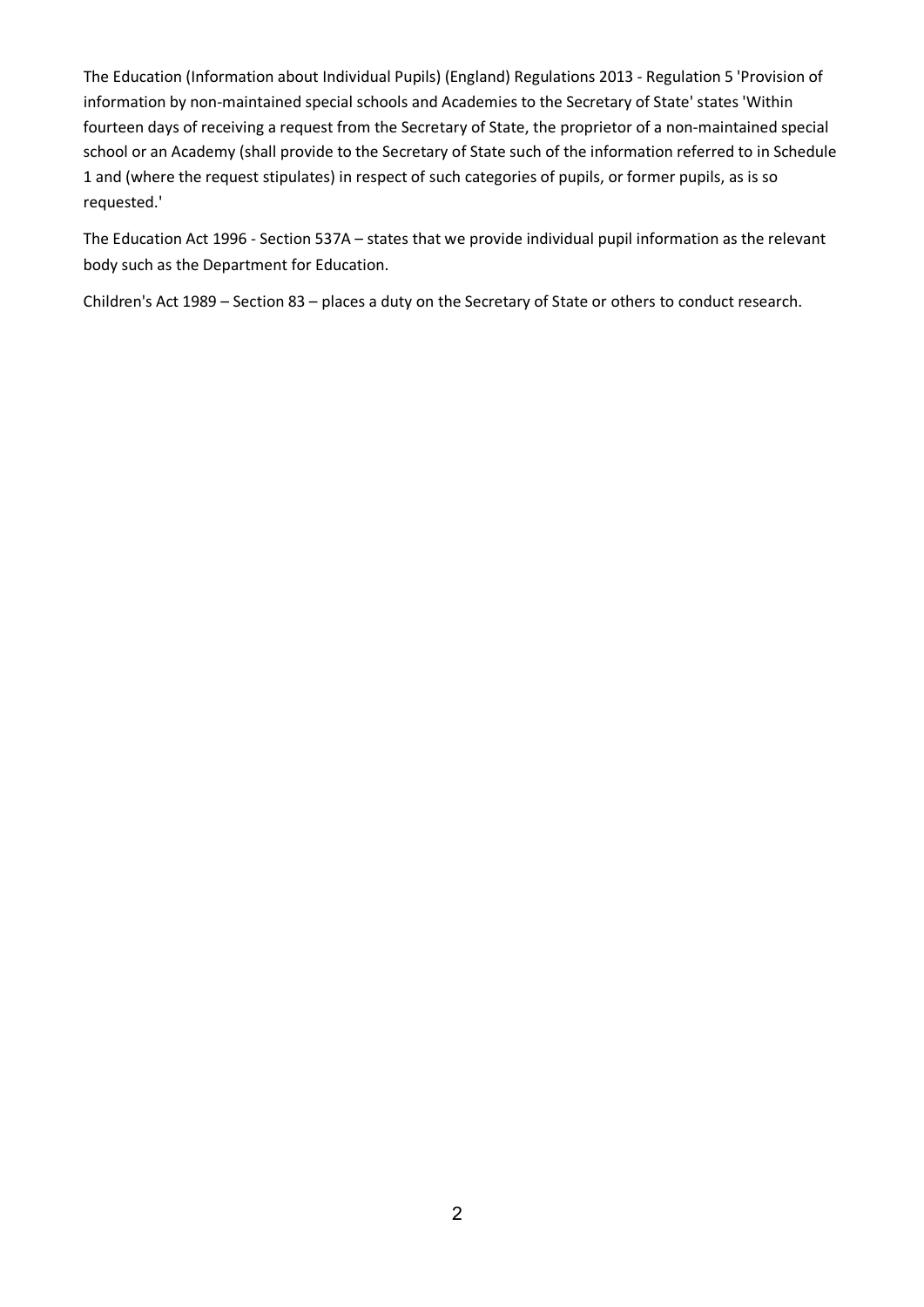### **Collecting pupil information**

Whilst the majority of pupil information you provide to us is mandatory, some of it is provided to us on a voluntary basis. In order to comply with the General Data Protection Regulation, we will inform you whether you are required to provide certain pupil information to us or if you have a choice in this.

### **Storing pupil data**

We hold pupil data for the time the child remain at our school. Once shared with the relevant schools and agencies. Data is then arcived digitally and stored in line with the school's GDPR Data Protection Policy. In accordance with the GDPR, the school does not store personal data indefinitely; data is only stored for as long as is necessary to complete the task for which it was originally collected.

#### **Who we share pupil information with**

We routinely share pupil information with:

- The pupil's school where they are currently on roll
- Schools that the pupil's attend after leaving us
- Local Authorities
- The Department for Education (DfE)
- NHS/school nurse

#### **Why we share pupil information**

We do not share information about our pupils with anyone without consent unless the law and our policies allow us to do so.

We share pupils' data with the Department for Education (DfE) on a statutory basis. This data sharing underpins school funding and educational attainment policy and monitoring.

We are required to share information about our pupils with the (DfE) under regulation 5 of The Education (Information About Individual Pupils) (England) Regulations 2013.

We are required to pass information about our pupils to the Department for Education (DfE) under regulation 4 of The Education (Information About Individual Pupils) (England) Regulations 2013.

#### **Data collection requirements:**

To find out more about the data collection requirements placed on us by the Department for Education (for example; via the school census) go to [https://www.gov.uk/education/data-collection-and-censuses-for](https://www.gov.uk/education/data-collection-and-censuses-for-schools)[schools.](https://www.gov.uk/education/data-collection-and-censuses-for-schools)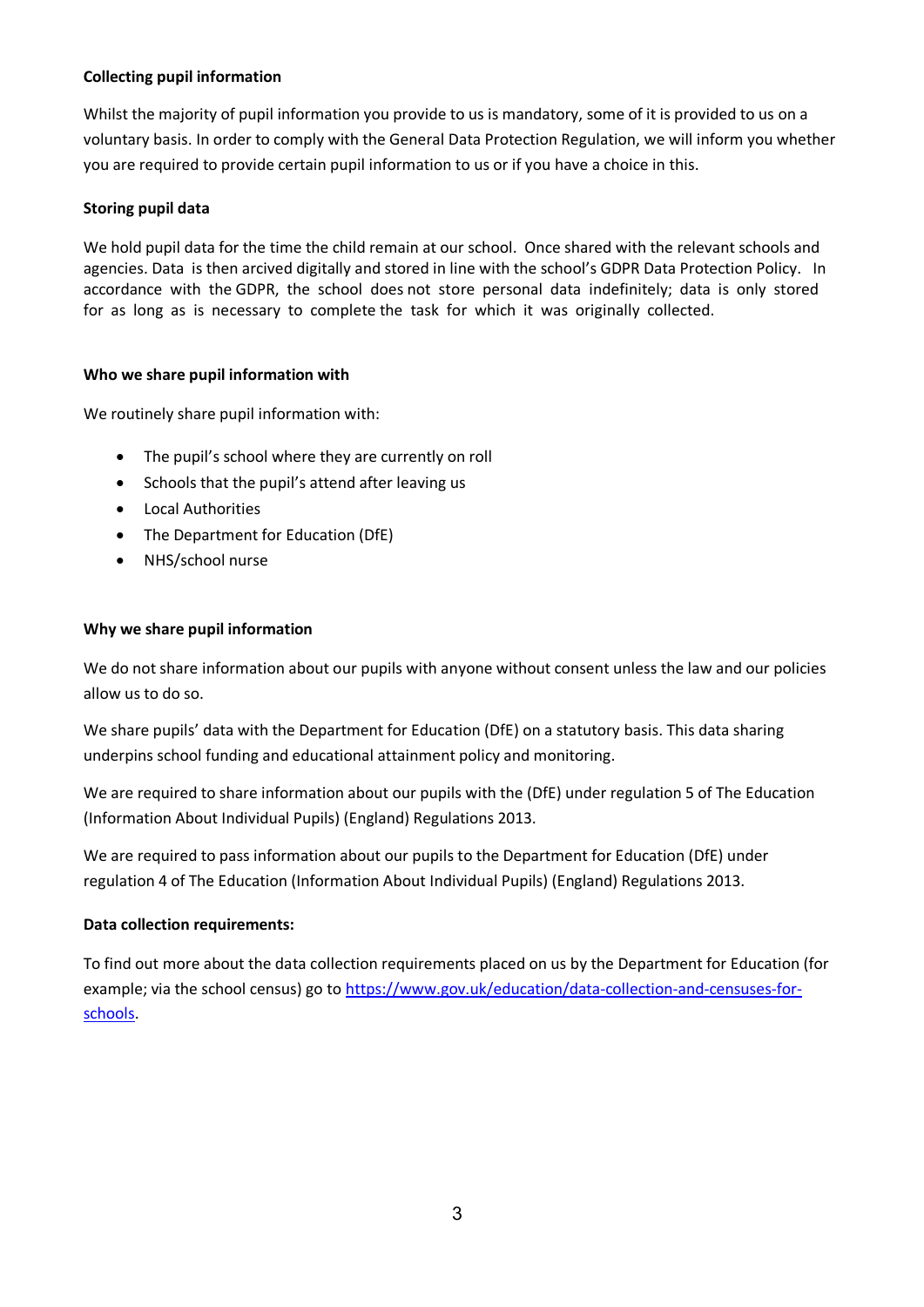## **The National Pupil Database (NPD)**

The NPD is owned and managed by the Department for Education and contains information about pupils in schools in England. It provides invaluable evidence on educational performance to inform independent research, as well as studies commissioned by the Department. It is held in electronic format for statistical purposes. This information is securely collected from a range of sources including schools, local authorities and awarding bodies.

We are required by law, to provide information about our pupils to the DfE as part of statutory data collections such as the school census and early years' census. Some of this information is then stored in the NPD. The law that allows this is the Education (Information About Individual Pupils) (England) Regulations 2013.

To find out more about the NPD, go to [https://www.gov.uk/government/publications/national-pupil](https://www.gov.uk/government/publications/national-pupil-database-user-guide-and-supporting-information)[database-user-guide-and-supporting-information.](https://www.gov.uk/government/publications/national-pupil-database-user-guide-and-supporting-information)

The department may share information about our pupils from the NPD with third parties who promote the education or well-being of children in England by:

- Conducting research or analysis
- Producing statistics
- Providing information, advice or guidance

The Department has robust processes in place to ensure the confidentiality of our data is maintained and there are stringent controls in place regarding access and use of the data. Decisions on whether DfE releases data to third parties are subject to a strict approval process and based on a detailed assessment of:

- Who is requesting the data
- The purpose for which it is required
- The level and sensitivity of data requested: and
- The arrangements in place to store and handle the data

To be granted access to pupil information, organisations must comply with strict terms and conditions covering the confidentiality and handling of the data, security arrangements and retention and use of the data.

For more information about the department's data sharing process, please visit: [https://www.gov.uk/data](https://www.gov.uk/data-protection-how-we-collect-and-share-research-data)[protection-how-we-collect-and-share-research-data](https://www.gov.uk/data-protection-how-we-collect-and-share-research-data)

For information about which organisations the department has provided pupil information, (and for which project), please visit the following website: [https://www.gov.uk/government/publications/national-pupil](https://www.gov.uk/government/publications/national-pupil-database-requests-received)[database-requests-received](https://www.gov.uk/government/publications/national-pupil-database-requests-received)

To contact DfE:<https://www.gov.uk/contact-dfe>